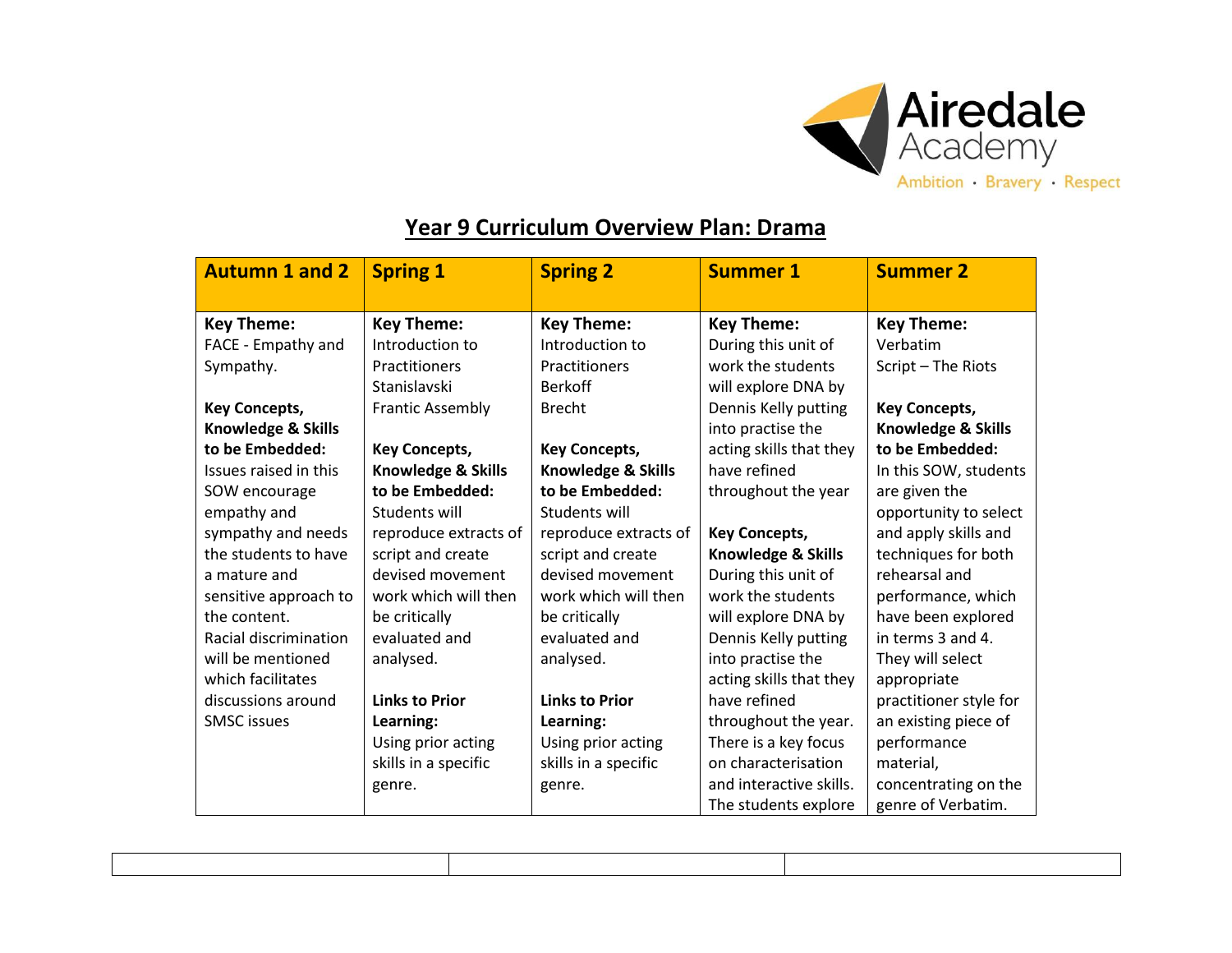

## **Links to Prior Learning:** Devising based upon script. **Key Assessment Pieces:** Mid term review. Final assessment. **Tier 3 Vocabulary Vault:** Naturalism Emotion Memory **Reading Exposure:** Script reading Research **Strategies to enable new concepts, knowledge & skills to embed in long-Key Assessment Pieces:** Mid term review. Final assessment. **Tier 3 Vocabulary Vault:** Naturalism Emotion Memory Tempo Rhythm **Reading Exposure:** Script reading Research **Strategies to enable new concepts, knowledge & skills to embed in longterm memory:** DINs Recall **Key Assessment Pieces:** Mid term review. Final assessment. **Tier 3 Vocabulary Vault:** Epic Theatre, Stimuli development, Ensemble, Steven Berkoff, Bertolt Brecht, Abstract, Music, Symbolism, Stereo Types, Characterisation, Stage directions, Script work, Props, Costume, Set, Creativity, Imagination, Stage lighting, Stage positions, Stage configurations, Audience engagement, Total Theatre. 7 Levels of tension key scenes each lesson with an aim of creating their own interpretation of existing characters. **Links to Prior Learning:** Explained above. **Key Assessment Pieces:** Mid term review. Final assessment. **Tier 3 Vocabulary Vault:** Continued from last topic. **Reading Exposure:** Script reading Research **Links to Prior Learning:** This unit brings all learning together from the whole of KS3. **Key Assessment Pieces:** Mid term review. Final assessment. **Tier 3 Vocabulary Vault:** All topics. **Reading Exposure:** Script reading Research

**term memory:**